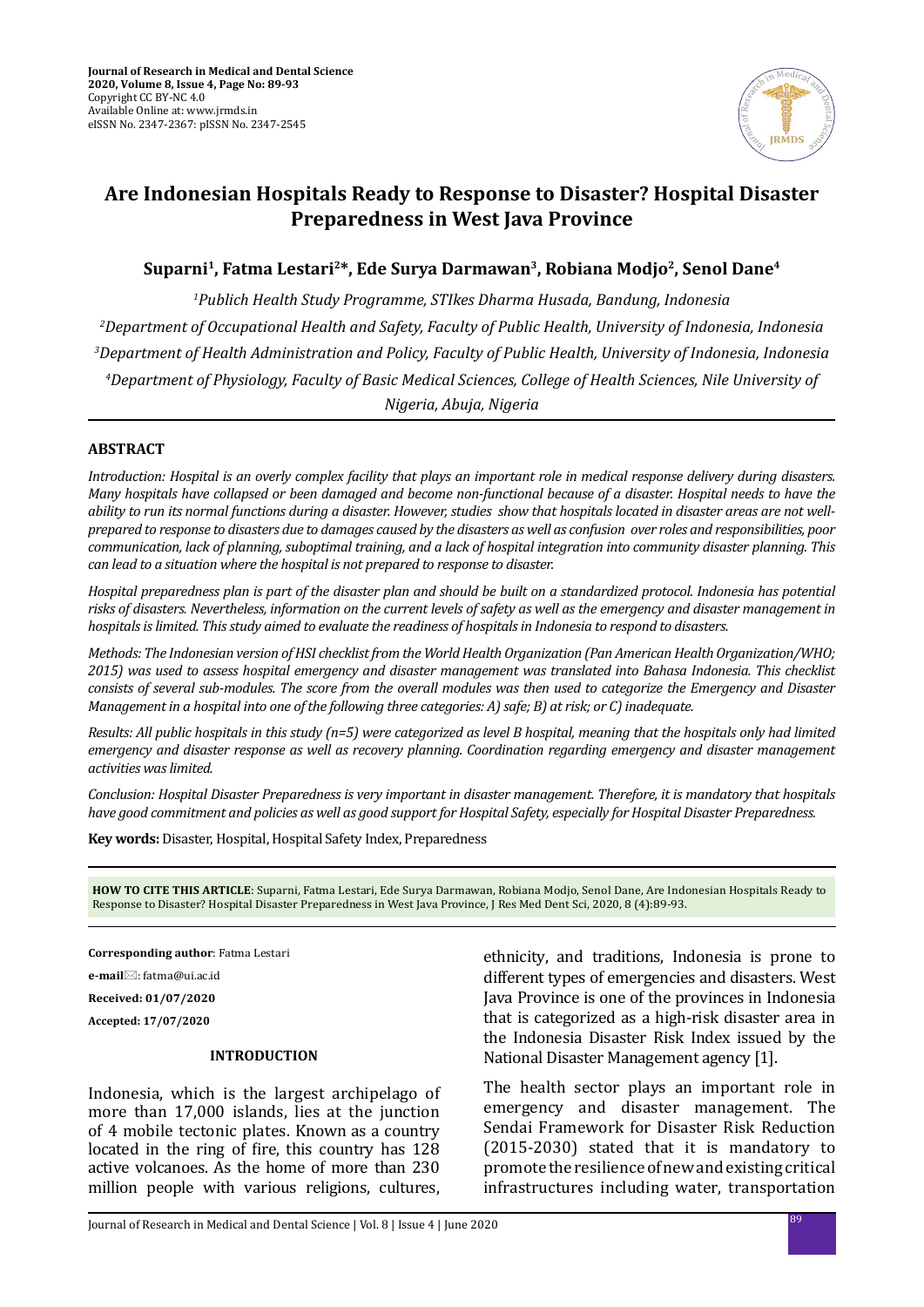and telecommunications infrastructures;, educational facilities; and hospitals and other health facilities to ensure that they remain safe, effective, and operational during and after disasters in order to provide live-saving and essential services [2].

Hospital safety from disasters is a challenge in both developing and developed countries [3- 6]. During disasters, hospitals must be able to continue their functions in a safe environment and to save the lives of injured victims [7]. Hospitals are potentially vulnerable to disasters because of their complexity in terms of structural, non-structural, and functional components; high level of occupancy and expensive equipment [8].

The "Hospitals Safe from Disasters" strategy therefore aims to ensure that hospitals will not only remain functional in the case of a disaster, but also able to operate effectively and without interruption. In addition, hospitals and health care facilities are highly vulnerable due to their complexity, occupancy, critical supply availability, heavy objects, hazardous materials, and external dependence. There is a huge possibility of economic loss and damage that hospital may face during disasters, emphasizing the importance of hospital preparedness in facing disasters. A reliable and comprehensive hospital assessment can only be carried out by considering all three main categories of vulnerability in the following order: (a) structural; (b) nonstructural; and (c) administrative/organizational [9].

Hospital administrative/organizational failure during disasters is more often seen compared to the structural failure. Functional emergency and disaster management is a cornerstone of hospital preparedness and is defined as the level of preparedness of hospital staff for dealing with major emergencies, incidents and disasters, as well as the level of the implementation of the hospital disaster plan. Hence, emergency and disaster management represent a comprehensive measure of hospital preparedness.

To facilitate the process of hospital safety assessment for disasters, the World Health Organization (WHO) has developed the Hospital Safety Index (HSI) (7). According to WHO, the HSI is a rapid, reliable, and low-cost diagnostic tool that addresses the structural safety, nonstructural safety and functional capacity of a hospital. This is a standardized tool to measure hospital preparedness through an assessment

of 40 ''elements'' that are categorized into coordination of emergency and disaster management activities; hospital emergency and disaster response and recovery planning; communication and information management; human resources; logistics and finance; and patient care and support services.

Evacuation, decontamination, and security [10]. While the HSI does not replace detailed vulnerability studies, it provides the decision makers with an overall idea of the hospitals' ability to respond to major emergencies and disasters. In other words, an assessment using the HSI is the first step toward prioritizing a country's investments in hospital safety. This helps the decision makers to prioritize the resource allocation [7]. The objective of this study is to assess hospital preparedness in West Java province through the measurement of emergency and disaster management using the HSI from WHO.

# **SUBJECTS AND METHODS**

# **Setting**

This cross-sectional study was conducted in West Java province, Indonesia from December 2017 through April 2018. Since access to a hospital depends very much on the openness and willingness to share, random sampling was not possible in this study. Instead, sampling was done using convenience sampling approach. All participating hospitals had received permission from the authority to participate in this study.

Inclusion criteria for this study were public general and specialized hospitals while the exclusion criteria were small hospitals and private hospitals. The type of disaster and level of risk used in this study were based on the Indonesia Risk disaster database [1].

Affiliation (university or non-university hospital), size (small: less than 100 beds; medium: 100-400 beds; large: more than 400 beds), and the most common hazards were the background variables and were measured for each participating hospital.

The Emergency and Disaster Management module of the "HIS" was applied through the use of the modified "HIS" checklist from the World Health Organization (8) that had been translated into Indonesian. The structural and non-structural elements, which are also parts of the HSI according to WHO, were not included in this study.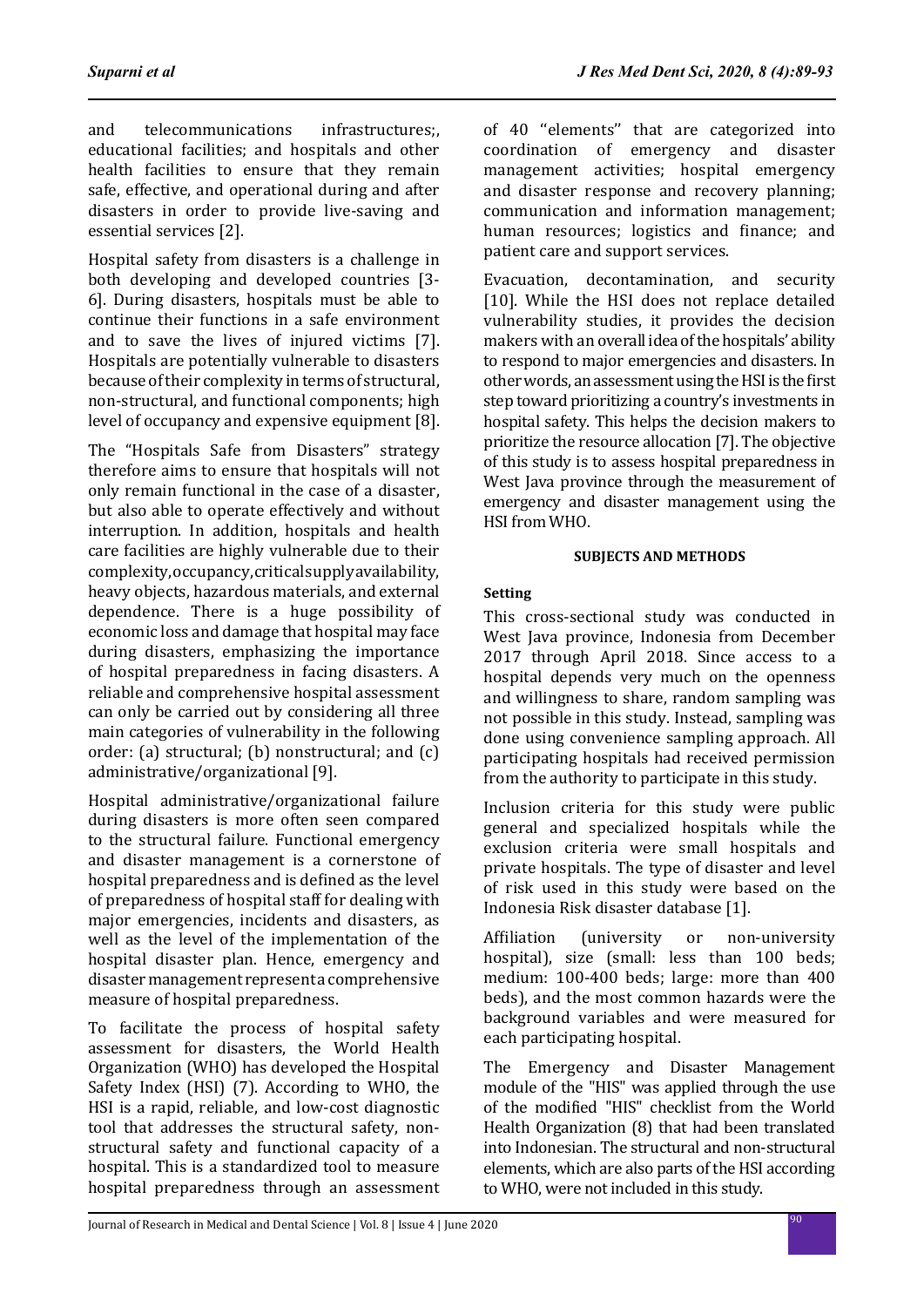The emergency and disaster management consists of 40 elements that are grouped into the following seven sub-modules in "HIS":

Coordination of emergency and disaster management activities.

Hospital emergency and disaster response and recovery planning.

Communication and information management.

Human resources.

Logistics and finance.

Patient care and support services.

Evacuation, decontamination, and security.

# **Emergency and disaster management evaluation**

The evaluators in this study were the authors who have background education and expertise in hospital disaster management. The level and value of each element was determined through the consensus of all evaluators. Three levels were assigned for each element, i.e. high, average, and low, as defined in the HSI evaluation guideline. The value of each level was 1, 0.5, and 0, respectively. Scoring was performed in accordance with the guideline.

All seven sub-modules have equal weighting. Thus, the maximum total sum of the submodules is 1 (100%). According to the HSI evaluation guideline, the emergency and disaster management level is categorized into Level A, Level B, and Level C. Level A is assigned when the range of the functional capacity is 0.66-1 (66- 100%), showing that it is likely that the hospital will function in a disaster. It is recommended, however, to continue with measures to improve response capacity and to improve the functionality. Level B is assigned when the range of the functional capacity is 0.36-0.65 (36- 65%), showing that interventional measures are needed. The hospital's current functionality is such that the ability of the hospital to function during and after a disaster is potentially at risk. Lastly, Level C is assigned when the range of the functional capacity is 0-0.35 (0-35%), showing that urgent intervention is needed, and that the hospital's current functionality is inadequate during and after a disaster.

# **Statistical analysis**

Descriptive statistics were performed through the measurement of central tendency for the value of emergency and disaster management. The distribution of the emergency and disaster management was tested by the normality plot. A HSI calculator was used for data analysis.

# **Ethical review**

This study was performed in accordance with the Public Health Faculty University of Indonesia Ethical Committee recommendation no: 80/UN2. F10/PPM.00.02/2017 dated 20 November 2017 stating that participating hospitals' name and exact location have to be treated as confidential and not to be discussed outside the research team.

# **RESULTS**

Five hospitals were included in this study. All hospitals were general hospitals (Table 1). The highest emergency and disaster management score attained was 0.575 with 0.437 as the lowest total score (Table 2). The five hospitals were found to be in Level B.

| Hospital                           | N              | %    |  |  |  |  |  |
|------------------------------------|----------------|------|--|--|--|--|--|
| <b>Type of Hospital</b>            |                |      |  |  |  |  |  |
| University Affilliated Hospital    | 1              | 20%  |  |  |  |  |  |
| Non-University Affiliated Hospital | 4              | 80%  |  |  |  |  |  |
| Type A                             | 0              | 0%   |  |  |  |  |  |
| Type B                             | 3              | 60%  |  |  |  |  |  |
| Type C                             | $\overline{2}$ | 40%  |  |  |  |  |  |
| <b>Hospital Function</b>           |                |      |  |  |  |  |  |
| General Hospital                   | 5              | 100% |  |  |  |  |  |
| Specialized Hospital               | 0              | 0%   |  |  |  |  |  |
| <b>Number of Beds</b>              |                |      |  |  |  |  |  |
| < 100                              | $\overline{2}$ | 40%  |  |  |  |  |  |
| >100                               | 3              | 60%  |  |  |  |  |  |
| <b>Hospital Accredited</b>         |                |      |  |  |  |  |  |
| Yes                                | 5              | 100% |  |  |  |  |  |
| No                                 | 0              | 0%   |  |  |  |  |  |

### **Table 1: Hospital background characteristics.**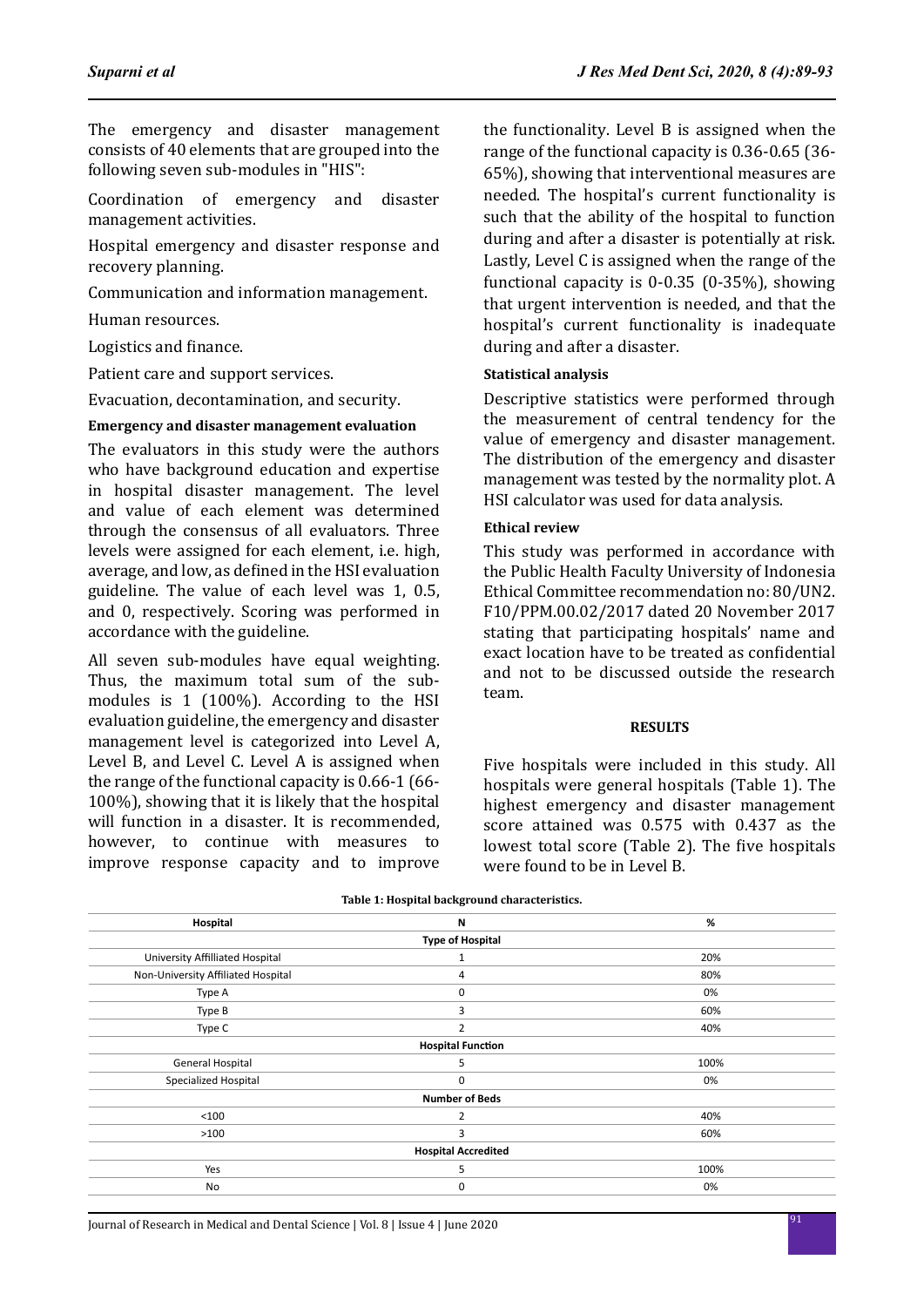|                                      |                 | $\cdot$ |        | ີ<br>$\mathbf{r}$<br>. . |        |  |
|--------------------------------------|-----------------|---------|--------|--------------------------|--------|--|
| <b>HSI</b>                           | <b>HOSPITAL</b> |         |        |                          |        |  |
| Sub Module                           |                 |         |        | 4                        |        |  |
| Sub Module 1                         | 3.5             | 4.5     |        | 3.5                      | 4      |  |
| Sub Module 2                         | $\overline{2}$  | 2.5     |        |                          | 2.5    |  |
| Sub Module 3                         | $\mathcal{P}$   |         | 1.5    |                          |        |  |
| Sub Module 4                         | 2.5             | 2.5     | 2.5    |                          | 2.5    |  |
| Sub Module 5                         | $\overline{2}$  | 4       |        | з                        |        |  |
| Sub Module 6                         | 6               |         | 4      |                          | 4      |  |
| Sub Module 7                         | 2.5             | 2.5     | 2.5    | 3.5                      | 2.5    |  |
| <b>Total Score</b><br>20.5<br>0.5125 |                 | 23      | 17.5   | 21                       | 19.5   |  |
|                                      |                 | 0.575   | 0.4375 | 0.525                    | 0.4875 |  |
| <b>HAI Level</b>                     | B               | B       | B      | B                        | В      |  |

**Table 2: Hospital safety index from emergency and disaster management perspective.**

Notes: Sub-module 1: Coordination of emergency and disaster management activities (8 item); Sub Module 2. Hospital emergency and disaster response and recovery planning (5 item); Sub module 3. Communication and information management (4 item); Sub Module 4. Human resources (5 item); Sub Module 5. Logistics and finance (4 item); Sub Module 6. Patient care and support services (9 item ); Sub Module 7. Evacuation, decontamination, and security (5 item).

#### **DISCUSSION**

The lowest score was found in sub module hospital emergency and disaster response and recovery planning submodule while the highest<br>score was seen in the logistics and finance score was seen in the submodule. All hospital already had a disaster management system, but the existing system did not thoroughly meet the HSI assessment standards. Indonesia as a middle-income developing country with a high risk for disasters need to put strong efforts in anticipating disasters. The lack of or the availability of financial support can become a barrier or a facilitator for the planning, training, and developing resources for hospitals with respect to mass-casualty incidents [10,11]. Providing funding for hospital emergency management activities enables hospitals to direct resources towards improving their emergency management preparedness [12,13].

All hospitals need to be safe and functional during disasters. In this study, no difference was seen between university affiliated and nonuniversity affiliated hospitals. It was implied from this result that all hospitals in West Java need to develop contingency response plans in addition to enhancing the overall hospital disaster preparedness. West Java is classified as a high-risk area; therefore, these plans should be based on an all hazards approach.

Hospital preparedness appears to be a result of government policies, regulations, focus, and guidance as well as community standards rather than university affiliation [10]. The hospital size did not affect the preparedness level, which is consistent with findings from previous studies [14-16]. However, accreditation status may reflect the hospital preparedness because since January 2018, self-assessment for hospital disaster preparedness using HSI from WHO has become one of the components of the hospital accreditation.

# **CONCLUSION**

Hospitals are at risk for having to deal with disasters in West Java Province; hence, the use of a tool to evaluate health care facilities disaster preparedness is necessary. The Hospital Safety Index (HSI) tool from WHO helps to assess the preparedness for the purpose of improvement in the effectiveness and implementation of hospital preparedness in West Java. Further actions for improvement are needed to increase the level of preparedness of hospitals in West Java. Further studies are still needed to be able to get the complete picture of hospital preparedness in anticipating disasters in West Java by including private hospitals in the study.

# **REFERENCES**

- 1. https://bnpb.go.id/uploads/ publication/612/2014-06-03\_IRBI\_2013\_BNPB.pdf
- 2. https://www.preventionweb.net/files/50832\_508322 0161031indobaselinereportfina.pdf
- 3. Sternberg E, Lee GC, Huard D. Counting crises: US hospital evacuations, 1971-1999. Prehosp Disaster Med 2004; 19:150-157.
- 4. http://www.disaster-info.net/viento/books/ VulnerabilityReduction.pdf
- 5. Bagaria J, Heggie C, Abrahams J, et al. Evacuation and sheltering of hospitals in emergencies: a review of international experience. Prehosp Disaster Med 2009; 24:461-467.
- 6. https://reliefweb.int/sites/reliefweb.int/files/resour ces/92440208D286A62A432573A000241C23-PAHO\_ jul2003.pdf